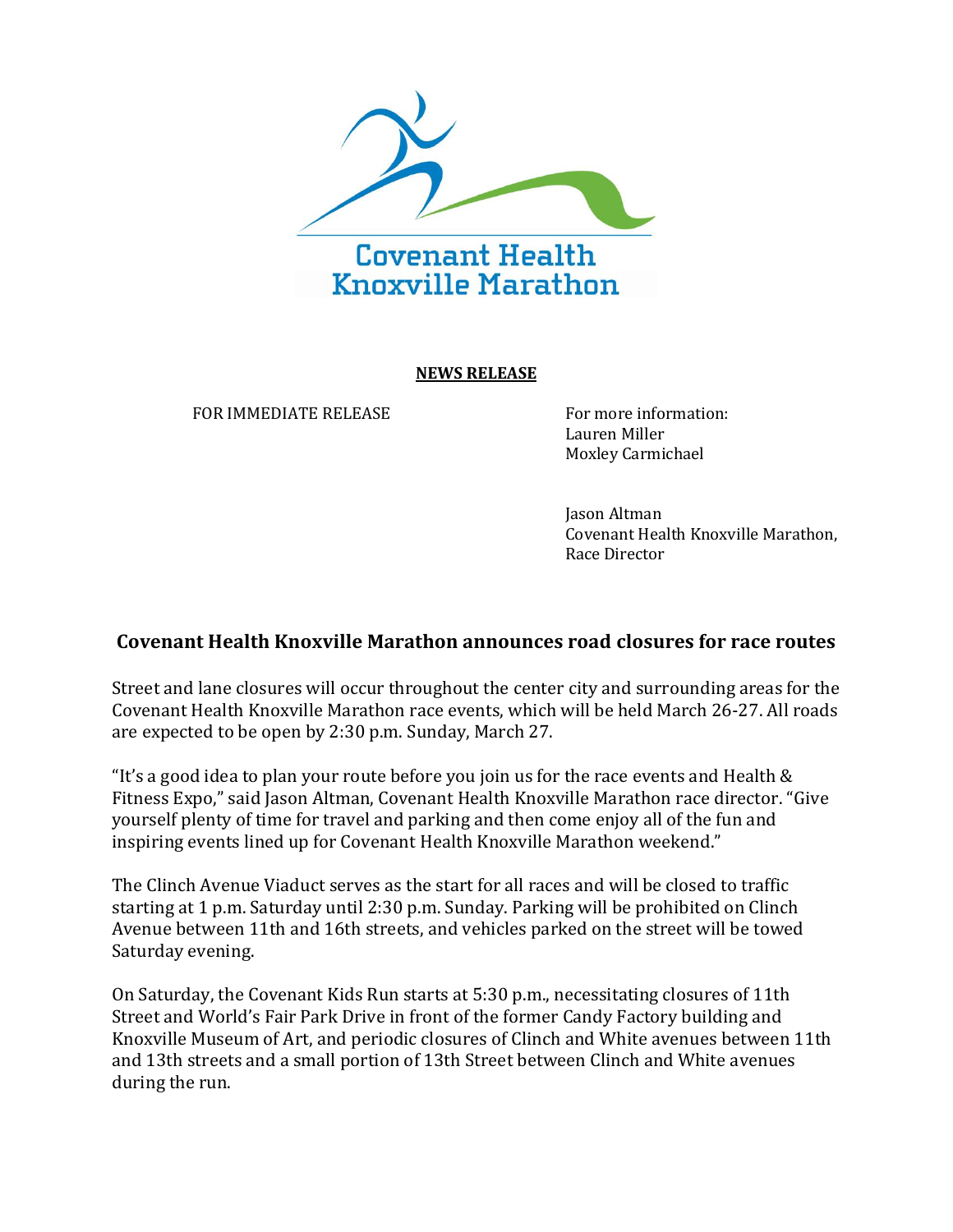The 5K starts at 7 p.m. on Saturday with closures at Clinch Avenue between World's Fair Park and 16th Street, portions of Volunteer Boulevard, Peyton Manning Pass, Phillip Fulmer Way and James Agee Street until about 8:30 p.m.

On Sunday morning, the marathon will require staggered road closures from 7:20 a.m. to 2:30 p.m. throughout downtown Knoxville and the following neighborhoods: Fort Sanders, Sequoyah Hills, Fourth & Gill, Parkridge, Island Home and Old Sevier.

Motorists who need to reach Fort Sanders Regional Medical Center and East Tennessee Children's Hospital on Sunday morning should take Alcoa Highway to the Cumberland Avenue/Kingston Pike exit and enter the Fort Sanders area via 20th Street. Please look for directional signage along this route.

Maps of the courses are available at [www.knoxvillemarathon.com.](http://www.knoxvillemarathon.com/)

The details for specific road closures are as follows:

- **World's Fair Park Drive**: Closed from start of race until half-marathon passes from 11th Street, then closure is moved to south of parking lot beside the Knoxville Museum of Art; closed on north end by Fort Kid.
- **Clinch Avenue Viaduct from Henley to 11th streets**: Closed throughout marathon weekend events.
- **Clinch Avenue**: Closed at the start of marathon, 5K and Covenant Kids Run from 11th to James Agee Street and at end of marathon between Union and to World's Park Drive.
- **James Agee Street**: Closed at start of marathon and Covenant Kids Run from Clinch to Cumberland avenues.
- **Volunteer Boulevard**: Closed for 5K to UT Drive on west end.
- **Lake Loudoun Boulevard**: Southbound lanes from Todd Helton Lane to Neyland Drive closed for marathon.
- **Neyland Drive**: Eastbound and westbound lanes closed for marathon from Walnut to Kingston Pike until turnaround is complete.
- **Kingston Pike**: Eastbound lanes closed between Neyland Drive and Cherokee Boulevard; traffic will be two-way in westbound lanes.
- **Cherokee Boulevard**: Southbound lanes closed.
- **Blows Ferry Road**: Westbound lanes closed.
- **Alta Vista Way**: Northbound lane closed.
- **Noelton Drive**: Right lane closed from Alta Vista Way to Kingston Pike.
- **Kingston Pike**: Right lane closed westbound from Noelton Drive to Forest Park Boulevard.
- **Forest Park Boulevard**: Northbound right lane closed from Kingston Pike to Newcom Avenue.
- **Newcom Avenue**: Closed from Forest Park Boulevard to Lebanon Street.
- **Lebanon Street**: Closed from Newcom Avenue to Third Creek Greenway.
- **Tyson Park**: Closed at Kingston Pike entrance and road closed sign inside Tyson Park at Highway 129 overpass.
- **Cumberland Avenue**: Right westbound curb lane from Tyson Park to 22nd street.
- **22nd Street**: Closed from Forest to Cumberland avenues.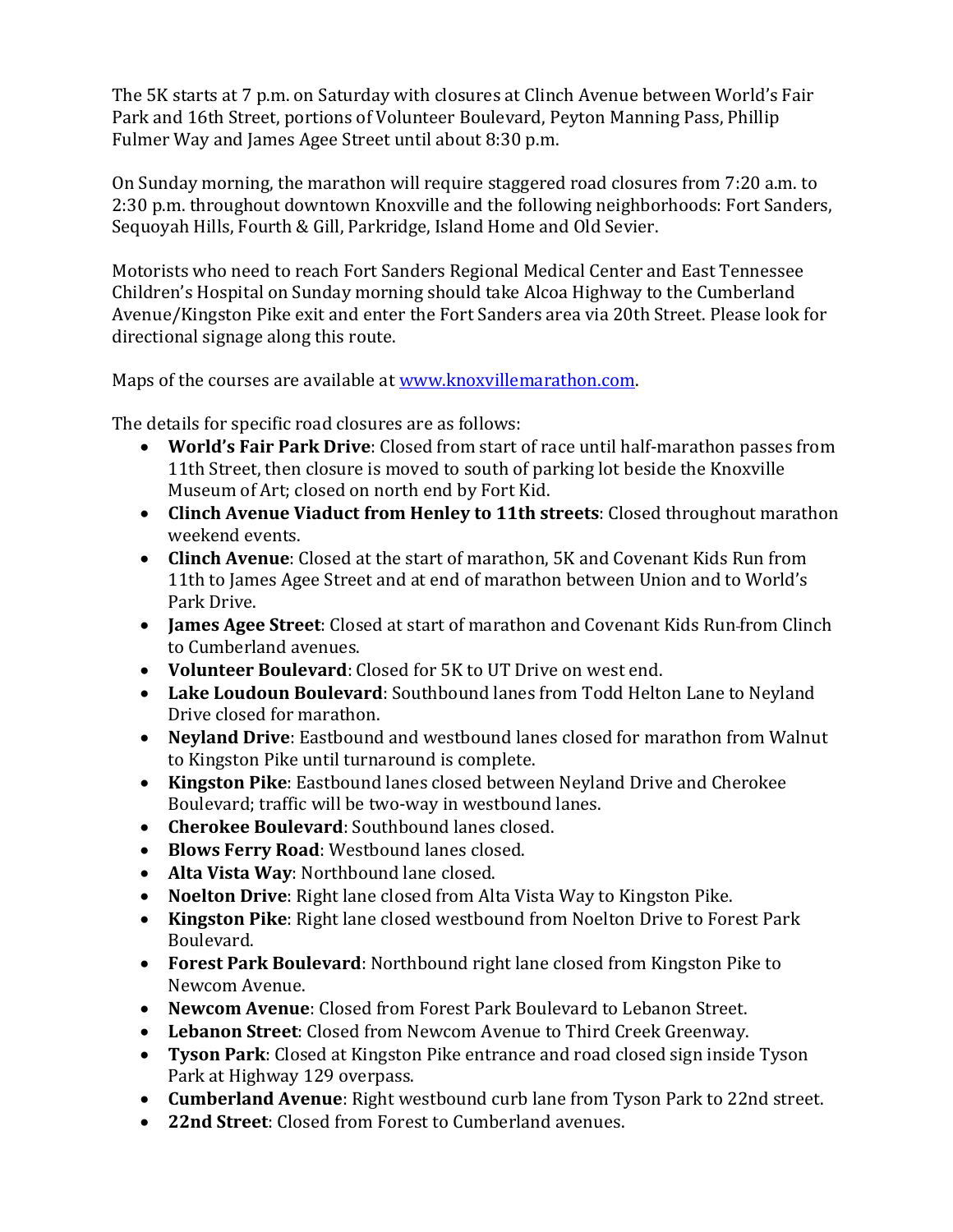- **Forest Avenue**: Closed from 17th to 22nd streets; continued closure from 17th Street east to 13th Street.
- **Highland Avenue**: Eastbound lanes closed from 11th to 13th streets.
- **11th Street**: Closed from Highland Avenue to Western Avenue.
- **Grand Avenue**: Closed between both intersections with World's Fair Park Drive.
- **L and N Station Drive**: Closed between World's Fair Park Drive and Western Avenue.
- **Summit Hill Drive**: Closed between L and N Station Drive and Gay Street.
- **Gay Street**: Northbound right lane closed from West Summit Hill Drive to Council Street.
- **Magnolia Avenue**: Closed between Gay Street and North Central Street.
- **Central Street**: Closed between Magnolia Avenue and Broadway.
- **3rd Avenue**: Closed between North Central Street and Eleanor Street.
- **Deery Street**: Closed between 4th and Lovenia avenues.
- **Lovenia Ave**: Closed between Deery and Luttrell streets.
- **Luttrell Street**: Closed between Lovenia and Wells avenues.
- **Wells Avenue**: Closed between Lutrell and Eleanor streets.
- **Eleanor Street**: Closed between Wells and 3rd avenues.
- **Fourth Avenue**: Closed between Deery to Central streets.
- **5th Avenue**: Closed between Hall of Fame Drive and Winona Street.
- **Hall of Fame Drive**: Closed between the two intersections with 5th Avenue.
- **Winona Street**: Northbound lane closed between 5th and Washington avenues.
- **Washington Avenue**: Closed between Winona and N. Bertrand streets.
- **N. Bertrand Street**: Closed from Washington to McCalla avenues.
- **McCalla Avenue**: Closed from N. Bertrand Street to Willow Avenue.
- **Willow Avenue**: Closed from McCalla Avenue to Patton Street.
- **Patton Street**: Closed from Willow to Jackson avenues.
- **Jackson Avenue**: Eastbound lane closed from Patton Street to Central Street.
- **Cumberland Avenue**: Closed between Central and State streets.
- **State Street**: Closed between Cumberland Avenue and Hill Avenue.
- **Hill Avenue**: Closed between State Street and the James White Connector.
- **James White Parkway**: Closed between State Street Connector to Sevier Avenue ramp.
- **Sevier Avenue**: Right lane closed from James White Parkway to Island Home Avenue; cones 6-8 feet from westbound curb for runner lane from Island Home Avenue to Council Place.
- **Island Home Avenue**: Closed from Sevier Avenue to Maplewood Drive; westbound traffic to use Hillwood Drive.
- **Council Place**: Closed between Sevier Avenue to Gay Street.
- **Wall Avenue**: Closed between Gay Street and Market Square.
- **Union Avenue**: Closed between Market Square and Locust Street.
- **Locust Street**: Closed between Union and Clinch avenues.

For more information, visit [www.knoxvillemarathon.com](http://www.knoxvillemarathon.com/) or call 888-217-5635.

## **About Covenant Health Knoxville Marathon:**